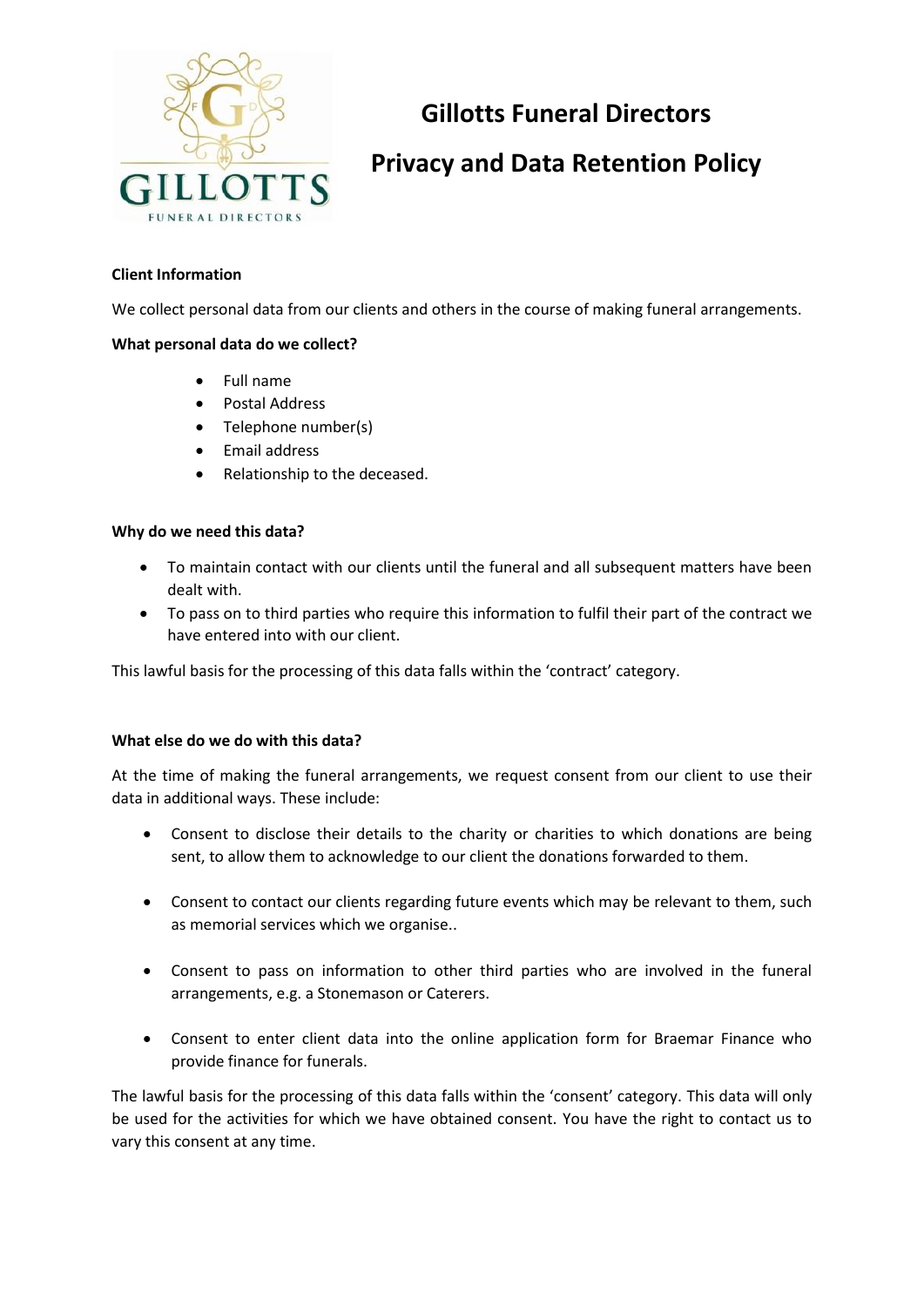#### **How long do we keep this data?**

It is our practice to retain information relating to the funerals we conduct. This information is retained indefinitely in order to allow us to replicate funeral arrangements in future years upon request, or should there be a query regarding the detail of a funeral in the future. Whilst data relating to someone who has died is not subject to the protections of the General Data Protection Regulation, the information we retain includes details of our client at the time of making these arrangements, and may also include details of other family members which were given to us at the time of making these arrangements. This information is stored within our premises and in electronic form.

Any former client or individual who would like us to remove their personal data from these records can contact us at any time and we will remove their personal data from both our paper and electronic records, unless it is still required for the resolution of further matters or if it ns required to allow us to fulfil any outstanding legal or procedural obligations.

# **Information about other individuals.**

Where we collect data about individuals other than our client, we do not pass this data on to third parties without the consent of that individual. The information gathered will be retained in the same way as client information – as explained above. Any individual who would like us to remove their personal data from our records can contact us at any time and we will remove their personal data from both our paper and electronic records.

As part of our services, we also collect data from attendees at funeral services. We compile this data into a list which is given to our client, and then retained electronically for one calendar month from the date of the funeral, after which it is deleted. The lawful basis for the processing of this data falls within the 'consent' category.

#### **Information received when handling donations**

When we receive donations in memory of someone who has died, the donor may have included their personal data, including their name, address, telephone number and email address. We use this information in the following ways:

- To provide a list of the donors to our client. This list contains the names only of those who have donated who can be identified, and does not include their address or other contact details, or the amount they have donated.
- If the donor has provided their address, we use this information to send them a receipt to confirm that we have received their donation.
- If either ourselves or the charity have a query or problem regarding their donation, we will use any contact details provided to contact the donor to try and resolve the issue. We will not pass on donors' contact details to our client or any other party.
- Your details will only be passed onto the charity if you have requested that your donation is GiftAided, in which case we will send your GiftAid request to the charity.

Once the donations have been processed, we keep all information for seven years in line with HMRC guidelines, at which point it is securely destroyed.

If you are sending a donation and you do not want your personal data to be processed or retained as detailed above, please make this clear in a letter accompanying your donation, or contact us with details of your donation.